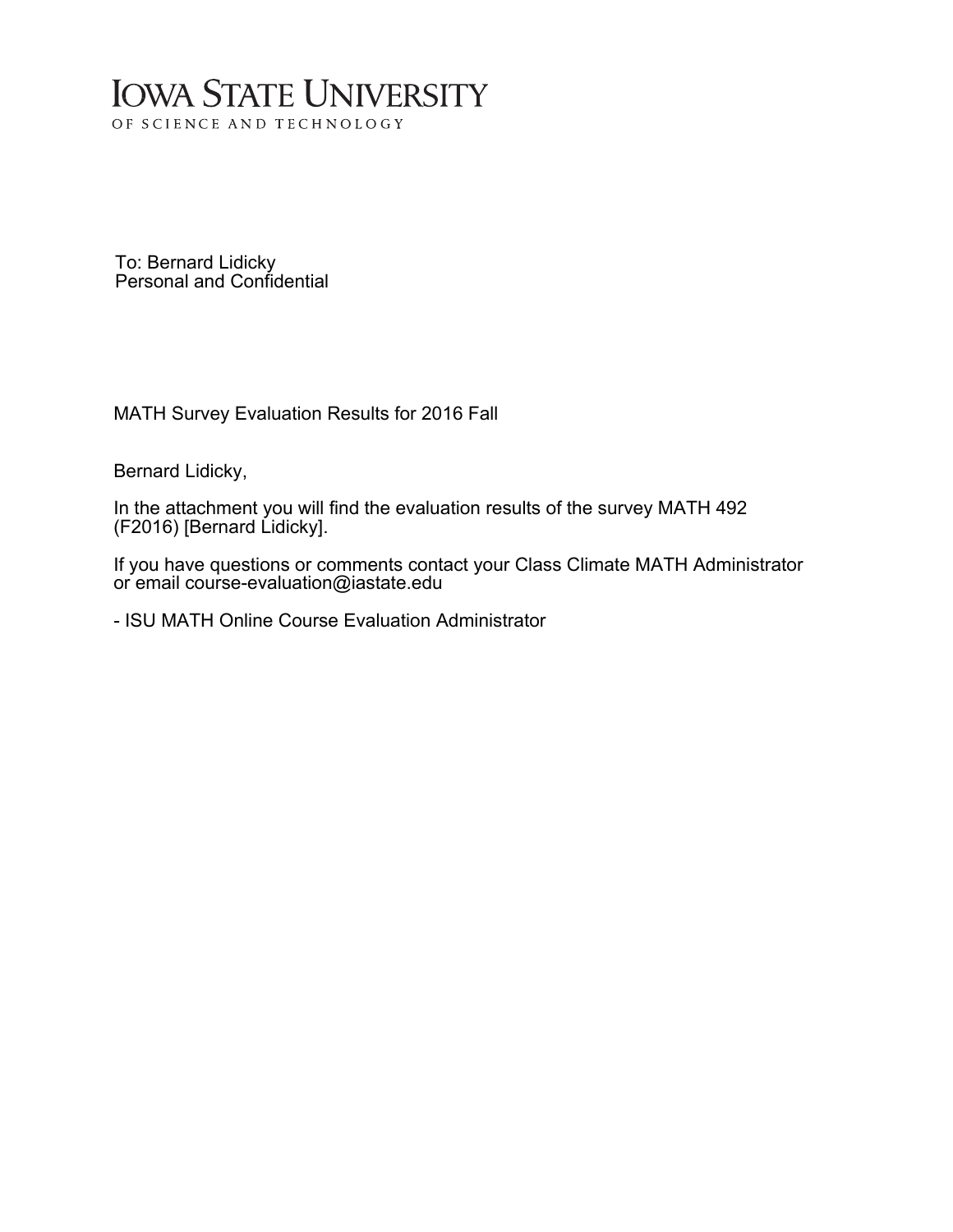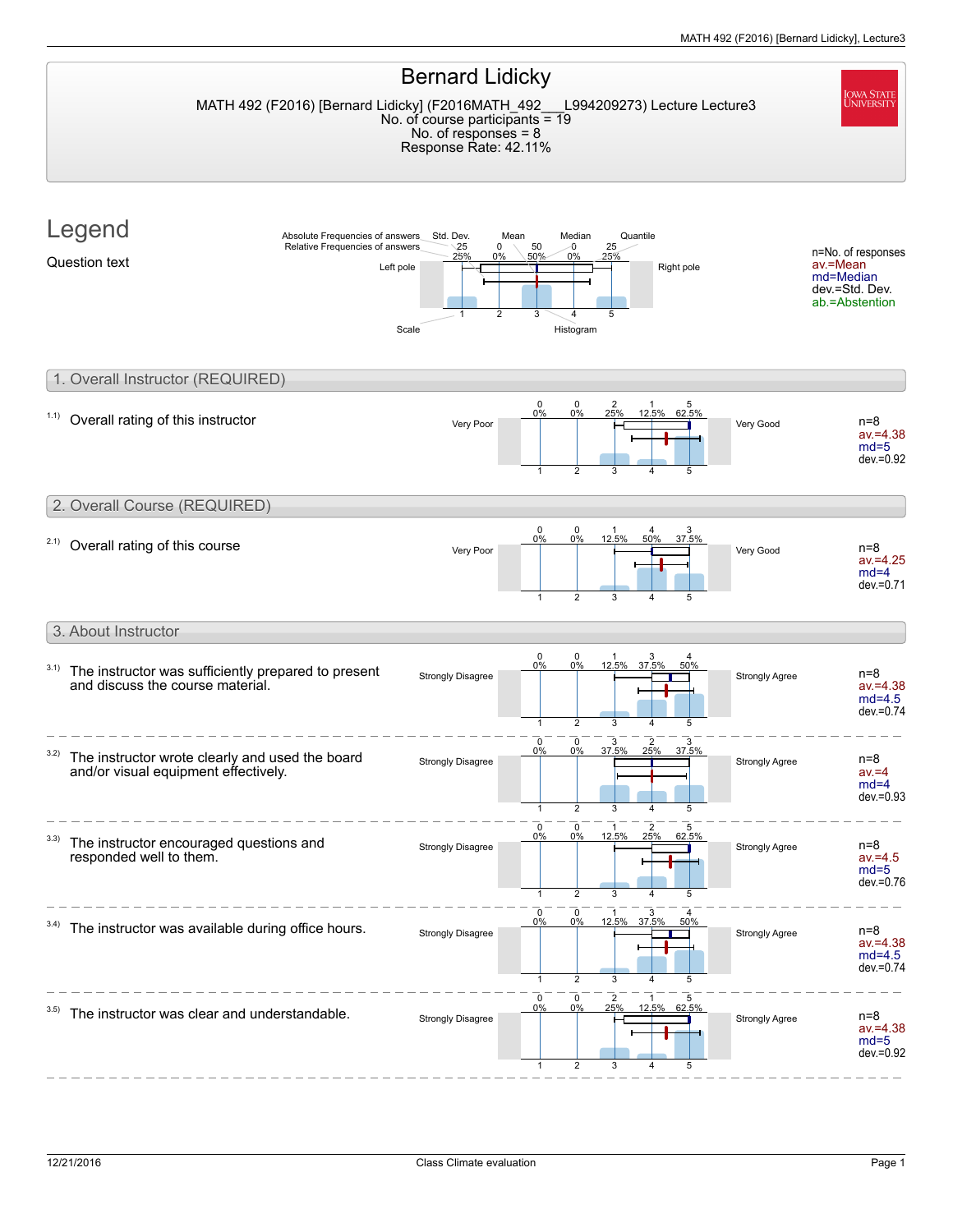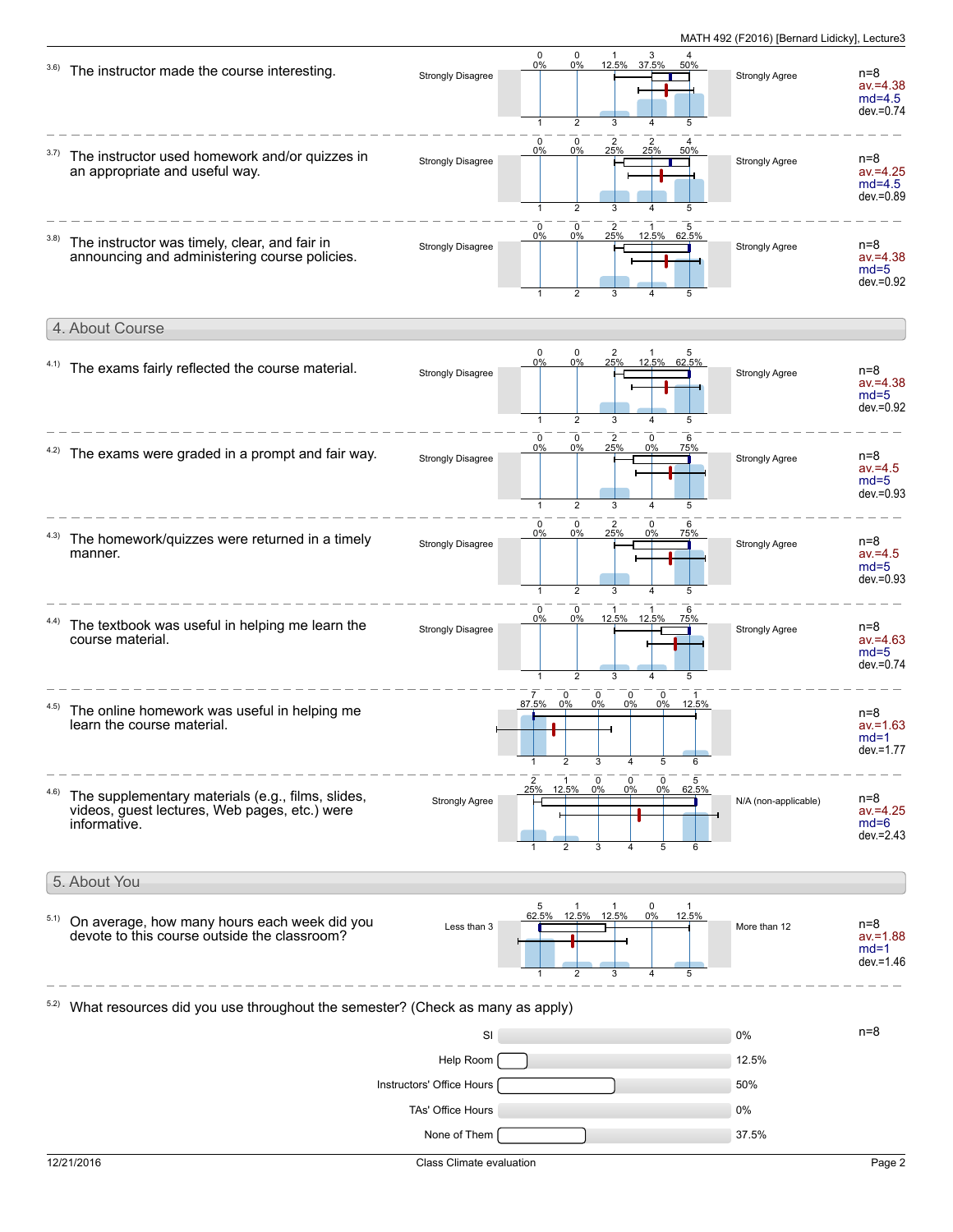| 5.4) What grade do you expect from this course? | S (satisfactory) | U<br>0% | 0% | $\Omega$<br>0% | 0% | $\Omega$<br>$0\%$ | 100% | A, A- | $n=8$<br>av.=6<br>md=6<br>$dev = 0$ |  |
|-------------------------------------------------|------------------|---------|----|----------------|----|-------------------|------|-------|-------------------------------------|--|
| 6. Other                                        |                  |         |    |                |    |                   |      |       |                                     |  |

<sup>6.1)</sup> Additional Comments

Bernard is the best human being ever. I think the only problem with this course was the lack of attendance at the end by people that already had enough points to get an A. I think a better system for this would be to say you get dropped a letter grade for every 3 you miss or something like you receive a zero for attendance if you miss 3 ect.

7. Demographic (REQUIRED) - These questions are only requested for research purposes. They will not be associated with you individually and will not be disclosed to the instructor. An answer is required for both questions.

| 7.1)<br>Gender                                                         |       |       |  |  |  |  |  |  |  |
|------------------------------------------------------------------------|-------|-------|--|--|--|--|--|--|--|
| Female                                                                 | 37.5% | $n=8$ |  |  |  |  |  |  |  |
| Male                                                                   | 62.5% |       |  |  |  |  |  |  |  |
|                                                                        |       |       |  |  |  |  |  |  |  |
| <sup>7.2)</sup> From what type of college/university did you transfer? |       |       |  |  |  |  |  |  |  |
| Community College [                                                    | 12.5% | $n=8$ |  |  |  |  |  |  |  |
| 4-year University/College [                                            | 12.5% |       |  |  |  |  |  |  |  |
| Did not transfer to ISU                                                | 75%   |       |  |  |  |  |  |  |  |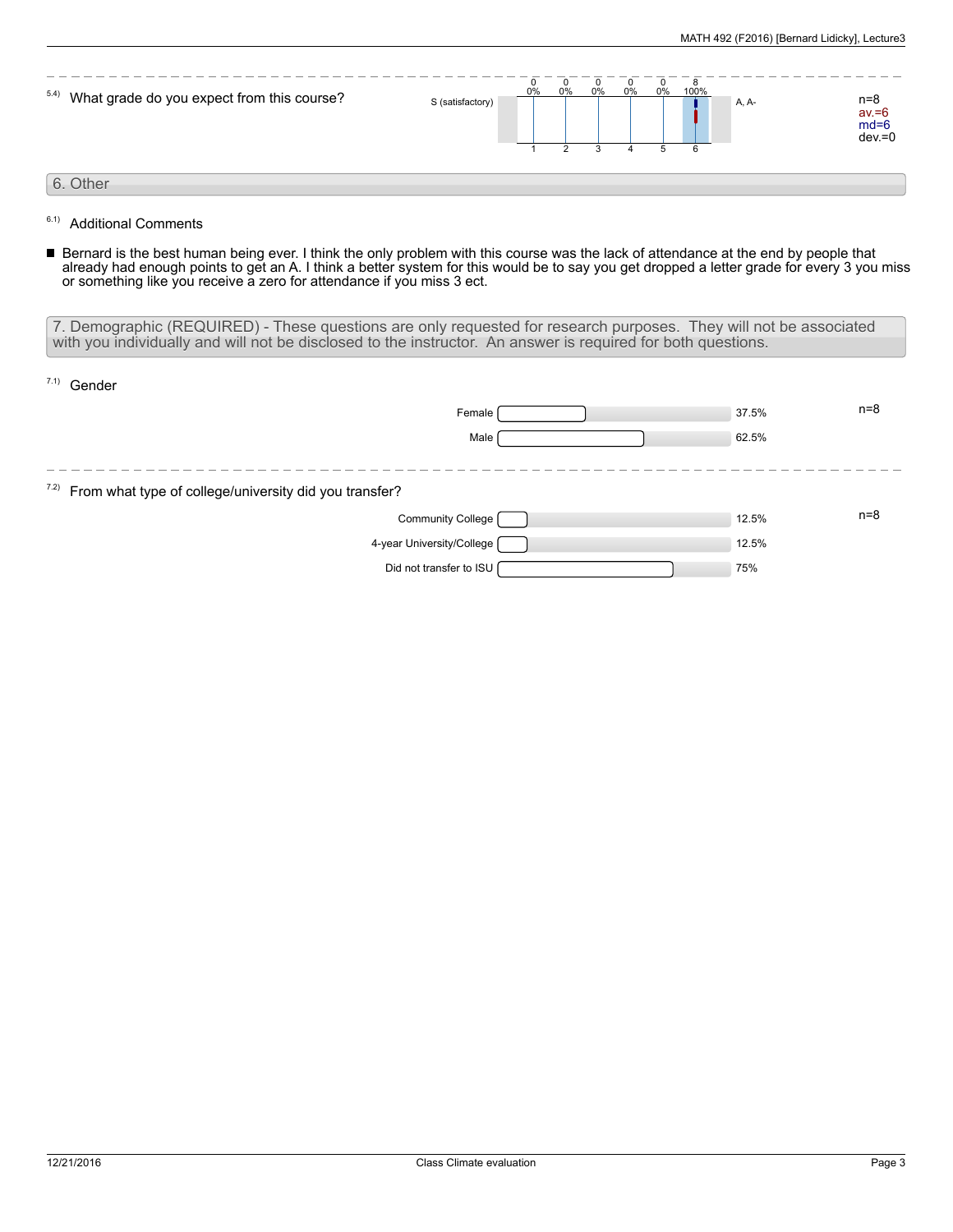## Histogram for scaled questions

Overall rating of this course

## Overall rating of this instructor



The instructor wrote clearly and used the board and/or visual equipment effectively.



The instructor was clear and understandable.



The instructor was timely, clear, and fair in announcing and administering course policies.



The homework/quizzes were returned in a timely manner.





The instructor encouraged questions and responded well to them.



The instructor made the course interesting.



The exams fairly reflected the course material.



The textbook was useful in helping me learn the course material.



The instructor was sufficiently prepared to present and discuss the course material.



The instructor was available during office hours.



## The instructor used homework and/or quizzes in an appropriate and useful way.



The exams were graded in a prompt and fair way.



The online homework was useful in helping me learn the course material.

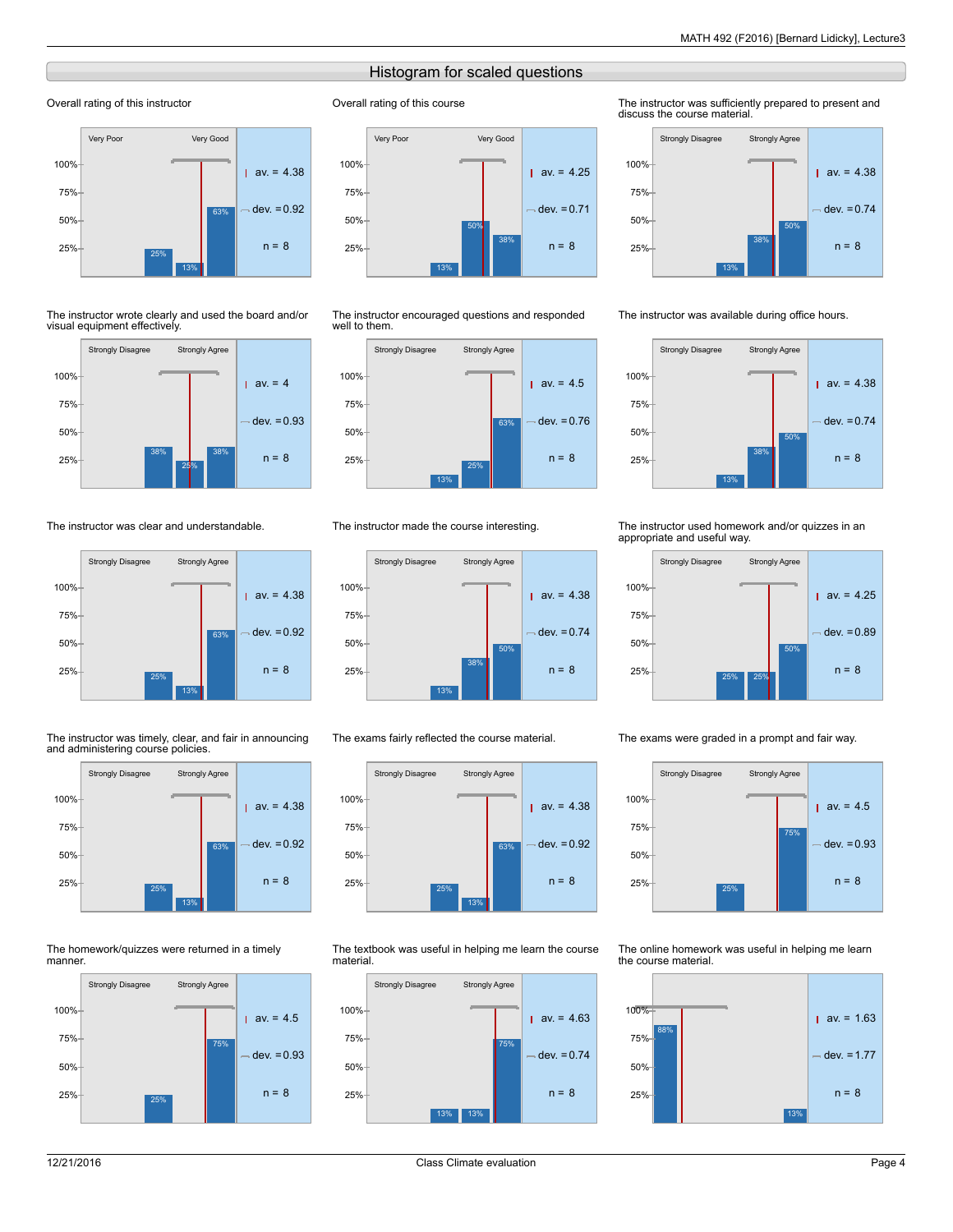The supplementary materials (e.g., films, slides, videos, guest lectures, Web pages, etc.) were



On average, how many hours each week did you devote to this course outside the classroom?



What grade do you expect from this course?

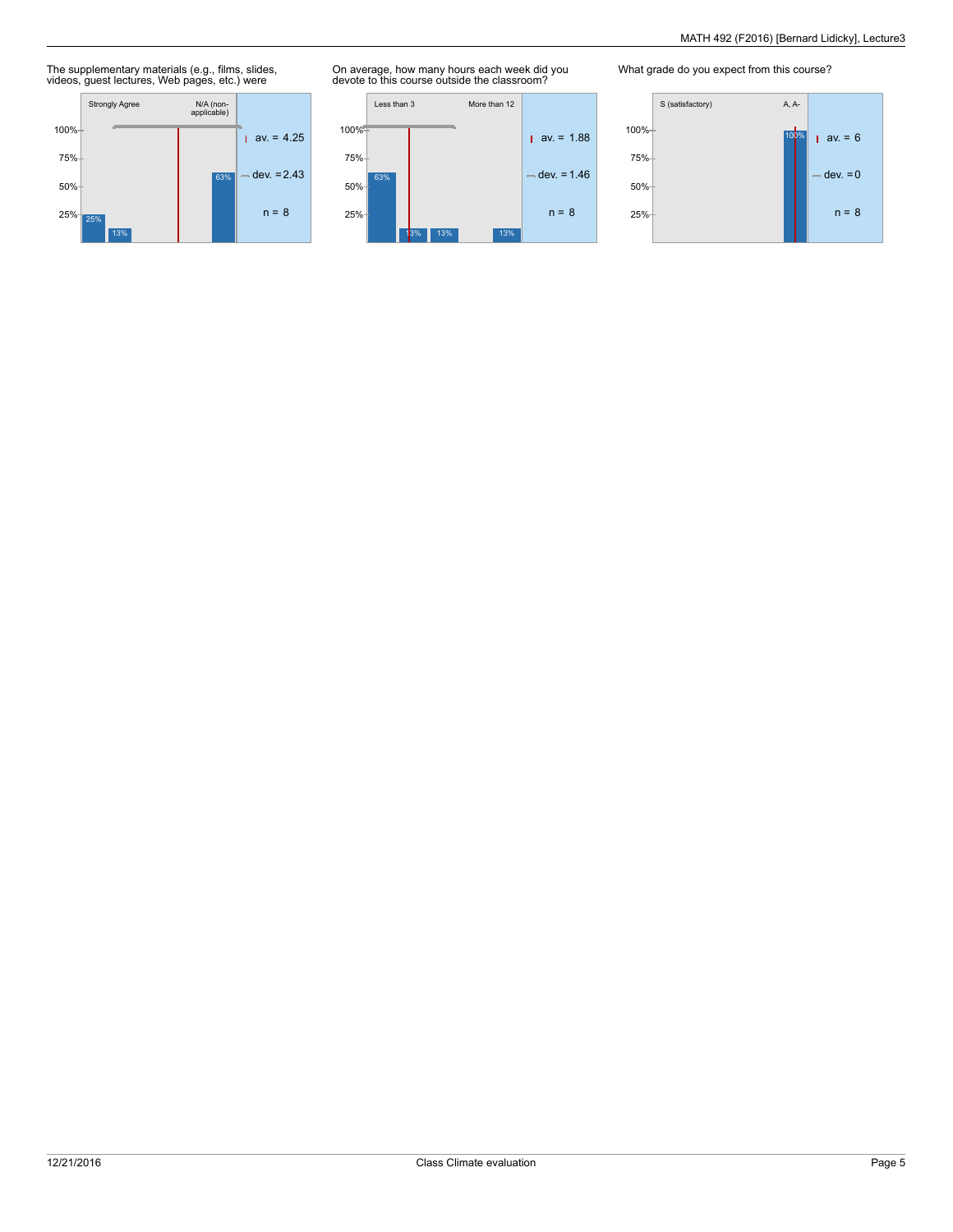|      | Profile                                                                                                                     |                                                                             |                      |  |  |  |  |                       |       |                                |  |  |
|------|-----------------------------------------------------------------------------------------------------------------------------|-----------------------------------------------------------------------------|----------------------|--|--|--|--|-----------------------|-------|--------------------------------|--|--|
|      | Subunit:<br>Name of the instructor:<br>Name of the course:<br>(Name of the survey)<br>Values used in the profile line: Mean | <b>MATH</b><br><b>Bernard Lidicky</b><br>MATH 492 (F2016) [Bernard Lidicky] |                      |  |  |  |  |                       |       |                                |  |  |
|      | 1. Overall Instructor (REQUIRED)                                                                                            |                                                                             |                      |  |  |  |  |                       |       |                                |  |  |
|      | 1.1) Overall rating of this instructor                                                                                      |                                                                             | Very Poor            |  |  |  |  | Very Good             | $n=8$ | av.=4.38 md=5.00 dev.=0.92     |  |  |
|      | 2. Overall Course (REQUIRED)                                                                                                |                                                                             |                      |  |  |  |  |                       |       |                                |  |  |
|      | 2.1) Overall rating of this course                                                                                          |                                                                             | Very Poor            |  |  |  |  | Very Good             | $n=8$ | av.=4.25 md=4.00 dev.=0.71     |  |  |
|      | 3. About Instructor                                                                                                         |                                                                             |                      |  |  |  |  |                       |       |                                |  |  |
| 3.1) | The instructor was sufficiently prepared to<br>present and discuss the course material.                                     |                                                                             | Strongly<br>Disagree |  |  |  |  | <b>Strongly Agree</b> | $n=8$ | av.=4.38 md=4.50 dev.=0.74     |  |  |
| 3.2) | The instructor wrote clearly and used the board<br>and/or visual equipment effectively.                                     |                                                                             | Strongly<br>Disagree |  |  |  |  | <b>Strongly Agree</b> | $n=8$ | av.=4.00 md=4.00 dev.=0.93     |  |  |
| 3.3) | The instructor encouraged questions and<br>responded well to them.                                                          |                                                                             | Strongly<br>Disagree |  |  |  |  | <b>Strongly Agree</b> | $n=8$ | av.=4.50 md=5.00 dev.=0.76     |  |  |
| 3.4) | The instructor was available during office<br>hours.                                                                        |                                                                             | Strongly<br>Disagree |  |  |  |  | <b>Strongly Agree</b> | $n=8$ | av.=4.38 md=4.50 dev.=0.74     |  |  |
| 3.5) | The instructor was clear and understandable.                                                                                |                                                                             | Strongly<br>Disagree |  |  |  |  | <b>Strongly Agree</b> | $n=8$ | av.=4.38 md=5.00 dev.=0.92     |  |  |
| 3.6) | The instructor made the course interesting.                                                                                 |                                                                             | Strongly<br>Disagree |  |  |  |  | <b>Strongly Agree</b> | $n=8$ | av.=4.38 md=4.50 dev.=0.74     |  |  |
| 3.7) | The instructor used homework and/or quizzes<br>in an appropriate and useful way.                                            |                                                                             | Strongly<br>Disagree |  |  |  |  | <b>Strongly Agree</b> | $n=8$ | av.=4.25 md=4.50 dev.=0.89     |  |  |
| 3.8) | The instructor was timely, clear, and fair in<br>announcing and administering course policies.                              |                                                                             | Strongly<br>Disagree |  |  |  |  | <b>Strongly Agree</b> | $n=8$ | av.=4.38 md=5.00 dev.=0.92     |  |  |
|      | 4. About Course                                                                                                             |                                                                             |                      |  |  |  |  |                       |       |                                |  |  |
|      |                                                                                                                             |                                                                             |                      |  |  |  |  |                       |       |                                |  |  |
|      | 4.1) The exams fairly reflected the course material.                                                                        |                                                                             | Strongly<br>Disagree |  |  |  |  | <b>Strongly Agree</b> | $n=8$ | av.=4.38 md=5.00 dev.=0.92     |  |  |
|      | 4.2) The exams were graded in a prompt and fair<br>way.                                                                     |                                                                             | Strongly<br>Disagree |  |  |  |  | <b>Strongly Agree</b> | $n=8$ | av.=4.50 md=5.00 dev.=0.93     |  |  |
| 4.3) | The homework/quizzes were returned in a<br>timely manner.                                                                   |                                                                             | Strongly<br>Disagree |  |  |  |  | Strongly Agree        | $n=8$ | av.=4.50 md=5.00 dev.=0.93     |  |  |
| 4.4) | The textbook was useful in helping me learn<br>the course material.                                                         |                                                                             | Strongly<br>Disagree |  |  |  |  | <b>Strongly Agree</b> | $n=8$ | av.=4.63 md=5.00 dev.=0.74     |  |  |
| 4.5) | The online homework was useful in helping me<br>learn the course material.                                                  |                                                                             |                      |  |  |  |  |                       | $n=8$ | $av = 1.63$ md=1.00 dev = 1.77 |  |  |